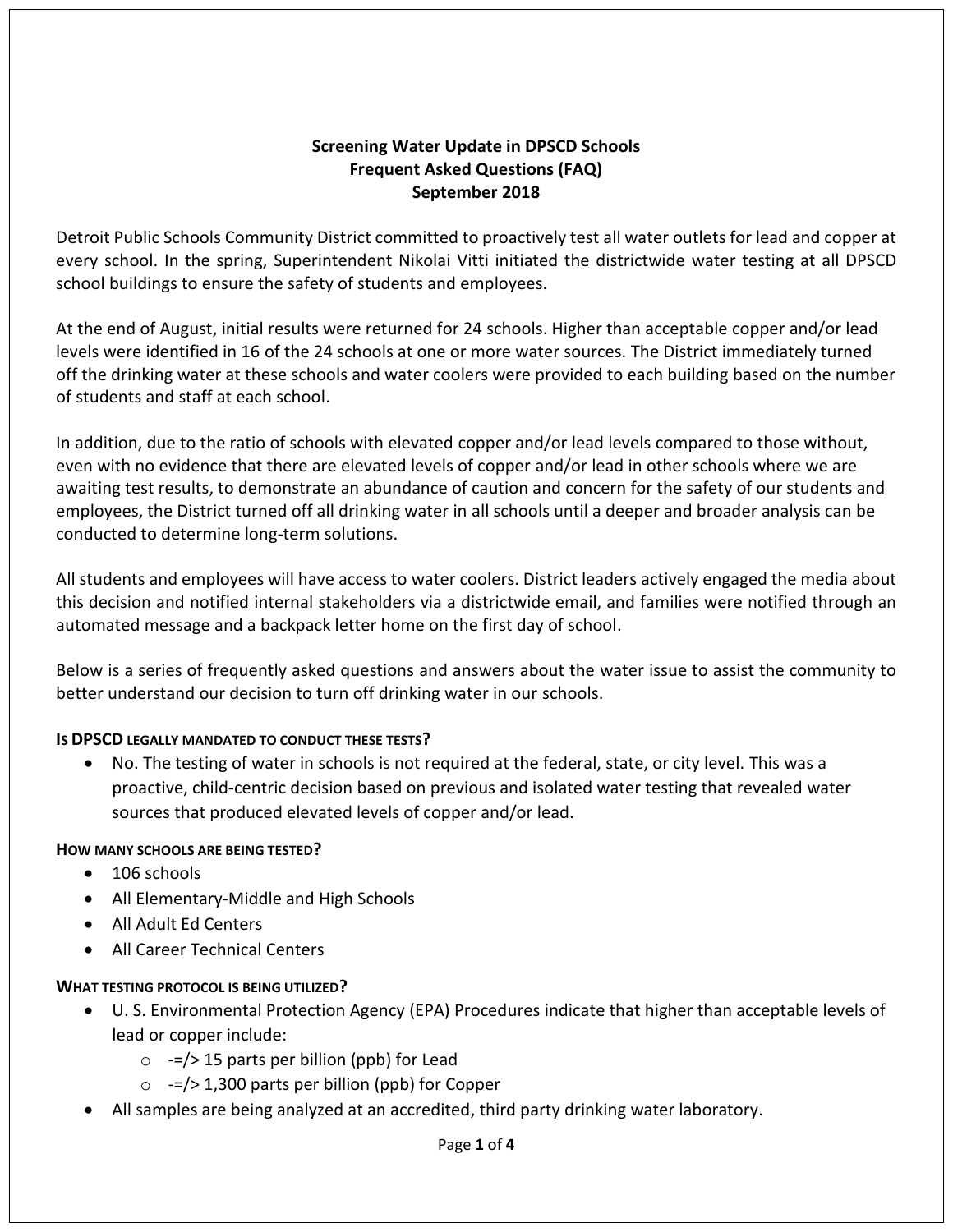### **WHO IS CONDUCTING THE TESTING?**

• DPSCD has contracted with ATC Group, a licensed environmental consulting firm.

## **WHERE ARE WATER SAMPLES BEING COLLECTED IN THE SCHOOLS?**

- Samples are being collected from all water outlets, including water fountains, bathroom and kitchen sinks.
	- $\circ$  It is important to note that our cafeteria food is prepared off-site. The majority of food is brought in "heat-and-serve" from our production kitchen.

## **CAN WATER STILL BE USED FOR HANDWASHING?**

Yes. Sinks that are used to wash hands will still be functional unless high levels of copper and/or lead were detected. All drinking water outlets will be disabled. Signs will be placed over the hand washing sinks reminding users not to drink the water.

## **CAN STUDENTS PLAYING SPORTS STILL SHOWER?**

Yes. Showers are still in use.

## **WILL TOILETS STILL BE USED?**

Yes.

# **WHAT SHOULD A PARENT CONCERNED ABOUT THEIR CHILD BEING EXPOSED TO LEAD DO FOR ASSISTANCE?**

The District does not have evidence of any negative health impact to children or staff due to the potential exposure to elevated levels of lead and/or copper. Please do the following if you have any medical concerns or questions:

- Contact your child's pediatrician
- Contact the Detroit Health Department
- Contact the United Way for Southeastern Michigan's 211 help line

# **WHAT IS THE CAUSE OF THE ELEVATED LEVELS OF COPPER AND/OR LEAD?**

We have not identified a definitive cause at this point. Some suggest outdated plumbing in older schools led to copper and/or lead build up in pipes. Others suggest that the water fountain and sinks fixtures are outdated, which leads to copper and/or lead build up. The other possibility is that certain water sources that are not often used and therefore not frequently flushed out could have caused a build up of copper and/or lead. The elevated levels were found at new and older schools and within various water sources, from water fountains to sinks. This is why we suspended drinking water in all schools until answers to these questions are provided.

## **WHERE CAN WE FIND MY SCHOOL'S WATER TEST RESULTS?**

Test results can be found on the District's website at: detroitk12.org/content/drinking-water.

# **HOW LONG ARE THE SCHOOLS EXPECTED TO USE WATER COOLERS?**

The District will continue to provide water coolers to all schools until a solution can be implemented at your child's school to ensure the safety of students and staff.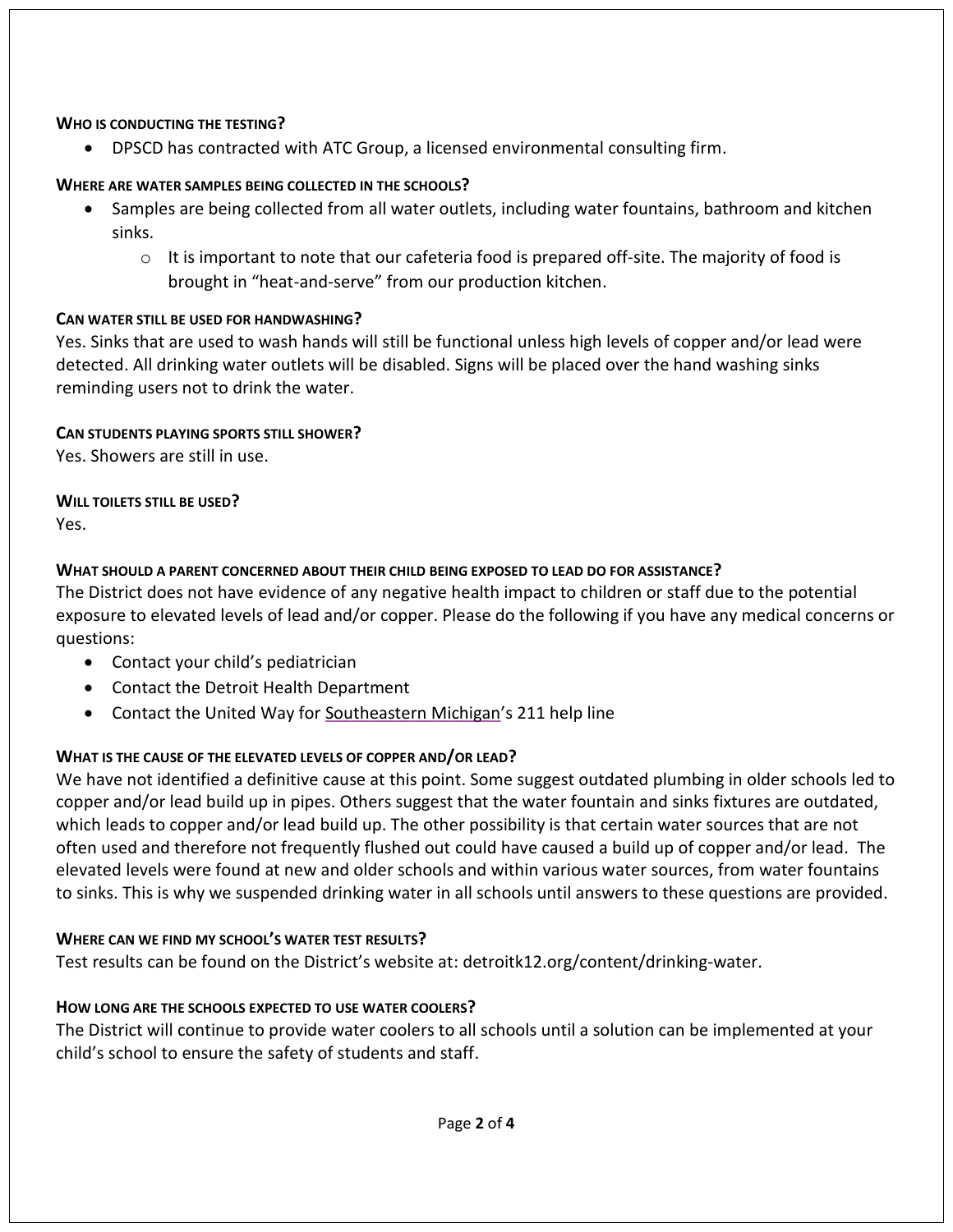### **WHAT IS THE HISTORY OF WATER TESTED IN THE DISTRICT?**

In 2016, DPS tested the drinking water in all district schools. At that time, (3) three samples from each building were taken and analyzed for high levels of copper and/or lead. DPS worked in collaboration with the Detroit Health Department and the Mayor's office, which provided a grant to conduct the testing. That testing cycle identified 20 schools with 2 or more high elevations of copper and/or lead levels.

DPS shut off those drinking water sources temporarily, the outlets were retested, as was the main water source and flush, and 10 schools came back with elevated levels. DPS then installed a DiHydro filtration systems in these 10 schools. In schools with only one source of concern, that source was turned off permanently.

When Superintendent Vitti was made aware of the DiHydro system when he arrived as superintendent in 2017, he instructed all water to be shut off in those 10 schools and water coolers were provided to all schools. The rationale behind that decision was rooted in the fact that at any moment a student could be exposed to elevated levels if the filtration system was not working or the water was not frequently used at isolated water sources.

In the spring of 2018, the 10 schools that were not treated were retested. 8 of 10 schools had elevated levels of copper and/or lead. Superintendent Vitti instructed the water to be shut off. Water coolers were provided. At this point, the district initiated water testing at all water sources in all schools.

Before the District shut off all drinking water in all schools, 34 schools were using water coolers due to results indicating elevated levels of copper and/or lead at one or more water sources.

### **DO OTHER CITY SCHOOLS TEST FOR WATER AND TO WHAT EXTENT IS THE TESTING?**

As a traditional public school district we do not have jurisdiction over city charter schools and do not know of their water testing procedures. However, we have learned that the 2016 water testing did not include all water sources at schools. Although testing some sources was a step in the right direction, all sources were not tested. This means that other water sources could have higher levels of copper and/or lead that were not detected. This is why parents should advocate that all schools and all water sources be tested for copper and/or lead.

### **WHAT IS THE COST FOR PROVIDING WATER TO ALL SCHOOLS?**

It will cost approximately \$200,000 for the first few months of the school year but we plan to post an RFP to have vendors compete for a larger and more comprehensive contract to provide drinking water. The District is currently providing water coolers through Absopure after engaging companies last year for a water cooler solution. To ensure financial stability, the District established a 10% reserve and a contingency to address unexpected challenges such as this.

### **HOW LONG WILL DRINKING WATER BE TURNED OFF AND WHAT ARE THE NEXT STEPS?**

Drinking water will be turned off until we can ensure it is safe at all sources. We are bringing together engineering and water experts to determine a long-term solution. However, it is likely that this solution entails establishing a select group of new water sources in every school with strong cooling and filtration systems, regular testing, and updated piping.